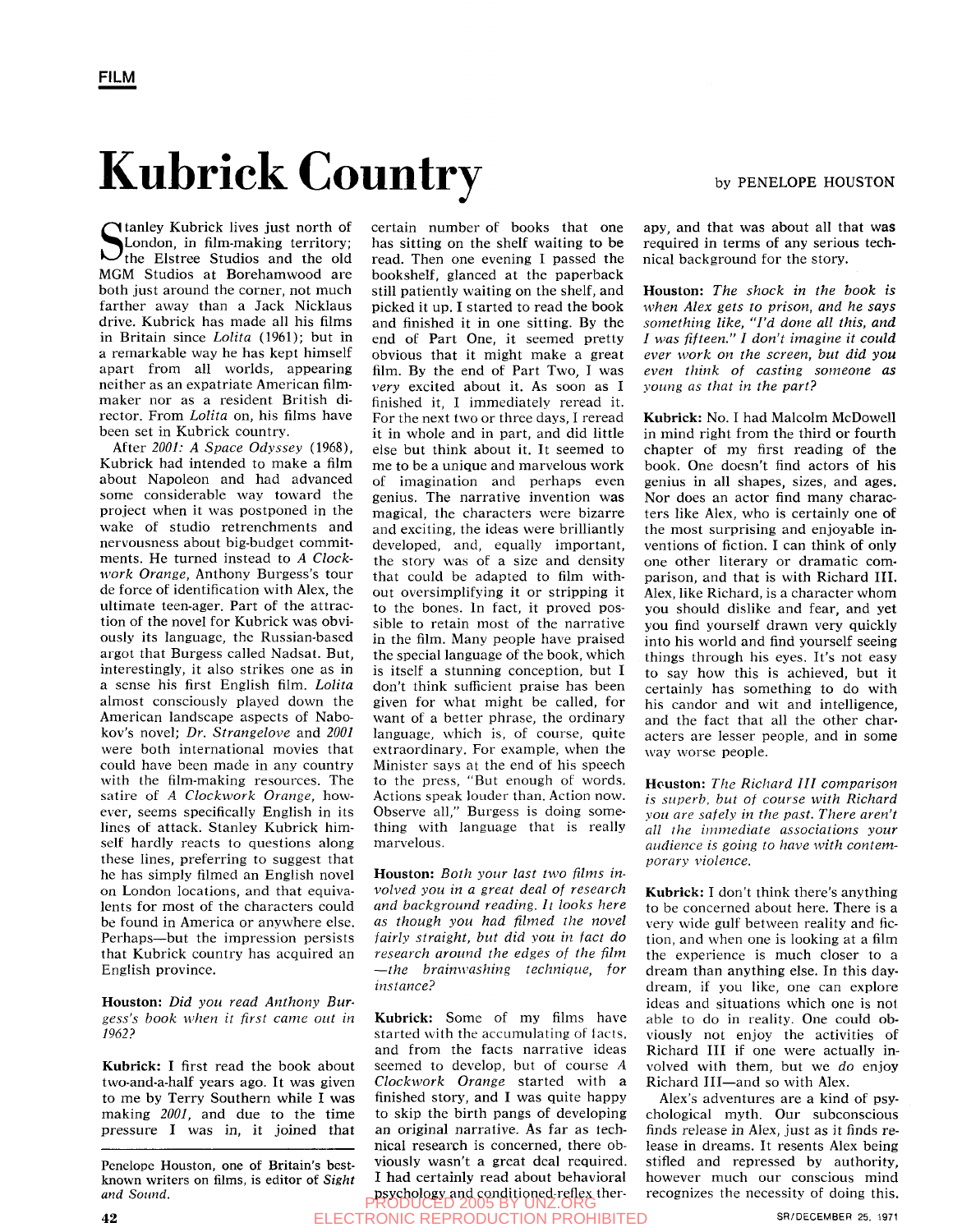

The structure of the story is very much like a fairy tale inasmuch as it depends for much of its charm and many of its strong effects on coincidence, and in the symmetry of its plot wherein each of Alex's victims appears again in the final section to deliver retribution. Of course, the story functions on another level, as a social satire dealing with the question of whether behavioral psychology and psychological conditioning are dangerous new weapons for a totalitarian government to use to impose vast controls on its citizens and turn them into little more than robots.

**Houston:** *How about the stylization of the violence? A lot of it is very funny, and what actually happens to Alex, in the brainwashing sec;uence. is much* 

*more unpleasant to watch than what he does to anyone else.* 

**Kubrick:** Well, of course, the violence in the film is stylized, just as it is in the book. My problem, of course, was to find a way of presenting it in the film without benefit of the writing style. The first section of the film that incorporates most of the violent action is principally organized around the Overture to Rossini's *Thieving Magpie,* and, in a very broad sense, you could say that the violence is turned into dance, although, of course, it is in no way any kind of formal dance. But in cinematic terms, I should say that movement and music must inevitably be related to dance, just as the rotating space station and the docking Orion space ship in *2001* moved to *The Blue Danube.* From the rape on the stage of the derelict casino, to the superfrenzied fight, through the Christ figures cut, to Beethoven's Ninth, the slowmotion fight on the water's edge, and the encounter with the cat lady where the giant white phallus is pitted against the bust of Beethoven, movement, cutting, and music are the principal considerations—dance ?

**Houston:** *And the' use of speeded-up motion, in the scene with the two girls Alex picks up at the drugstore?* 

**Kubrick:** Yes, of course, I forgot to mention the high-speed orgy. This scene lasts about forty seconds on the screen and, at two frames per second, took twenty-eight minutes to shoot. I had the idea one night while listening to *Eine kleine Nachtmusik*. The vision of an orgy suggested itself, shot at two frames per second. As it worked out in the film, though, the fast movement *William Tell* was more suitable to the purpose of the scene.

**Houston:** *In the hook, every inipres*sion comes to you through Alex's lan*guage, through the language Burgess invented. In the film, of course, one's mind switches off the language except when Alex and his droogs are actually talking. What did you feel about the words?* 

**Kubrick:** Well, I think that the special language in the book is certainly one of Burgess's most novel inventions. The words have the advantage of being real words, mostly Russian-based, which are spelled out in phonetic English, specially enhanced by Burgess's wit. Because they are real words, they have an onomatopoetic connection with their meanings. Tolchock sounds like a blow, devotchka evokes a female image, etc.

**Houston:** *How much of the fum was shot on location, and how did you find the places?* 

**Kubrick:** The only sets in the film were the Korova Milkbar, the prison reception area, a mirrored bathroom, and a mirrored hall at the writer's house. These were built because we couldn't find any suitable locations. All the remaining scenes were done on location. I tried to be systematic about the loca-

SR/DECEMBER 25, 1971 **4.5**  ELECTRONIC REPRODUCTION PROHIBITED**ODUCED 2005**